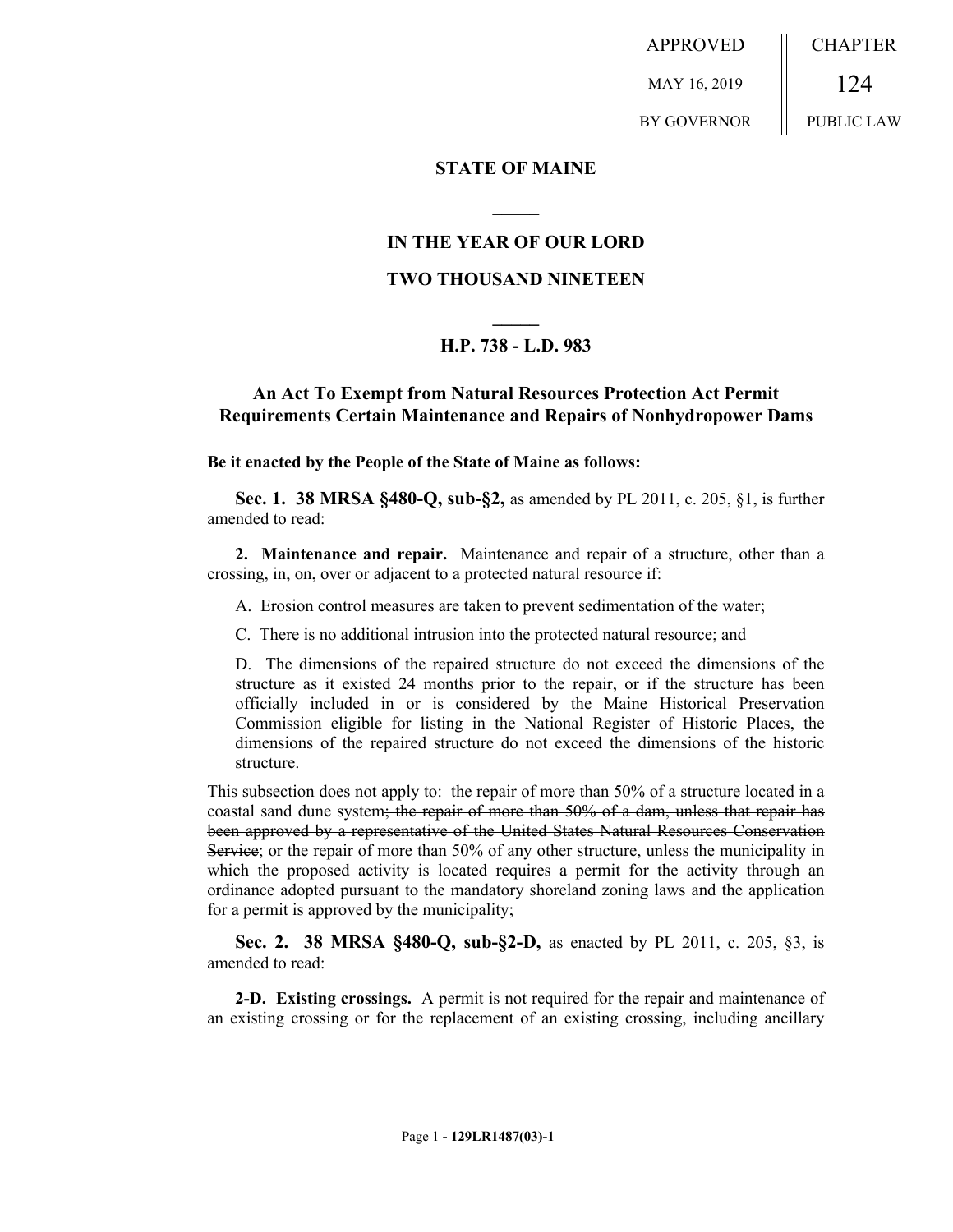crossing installation activities such as excavation and filling, in any protected natural resource area, as long as:

A. Erosion control measures are taken to prevent sedimentation of the water;

B. The crossing does not block passage for fish in the protected natural resource area; and

C. For replacement crossings of a river, stream or brook:

(1) The replacement crossing is designed, installed and maintained to match the natural stream grade to avoid drops or perching; and

(2) As site conditions allow, crossing structures that are not open bottomed are embedded in the stream bottom a minimum of one foot or at least 25% of the culvert or other structure's diameter, whichever is greater, except that a crossing structure does not have to be embedded more than 2 feet.

For purposes of this subsection, "repair and maintenance" includes but is not limited to the riprapping of side slopes or culvert ends; removing debris and blockages within the crossing structure and at its inlet and outlet; and installing or replacing culvert ends if less than 50% of the crossing structure is being replaced.

**Sec. 3. 38 MRSA §480-Q, sub-§2-E** is enacted to read:

**2-E. Nonhydropower dams.** Maintenance and repair of an existing nonhydropower dam, as long as:

A. A long-term maintenance and repair plan for the dam has been submitted to the department prior to the commencement of any maintenance or repair activities;

B. The maintenance and repair activities do not involve more than 50% of the surface area or volume of the dam;

C. Erosion control measures are taken to prevent sedimentation of the water on either side of the dam as a result of the maintenance or repair activities;

D. Resurfacing of the upstream or downstream vertical faces of the dam, retaining walls or associated structures does not exceed 4 inches in thickness;

E. Precast concrete used for the repair or resurfacing of the dam is cured in air for a minimum of 3 weeks and fresh concrete poured in forms on site used for the repair or resurfacing of the dam is cured in air for a minimum of one week prior to use to prevent impacts to fish and other aquatic organisms from high pH levels associated with concrete;

F. The maintenance and repair activities do not result in permanent changes to impounded water levels or to downstream flows;

G. All necessary approvals from state and federal fisheries agencies for any temporary drawdown of the impounded waters needed to accomplish the maintenance and repair activities have been obtained prior to the commencement of those activities; and